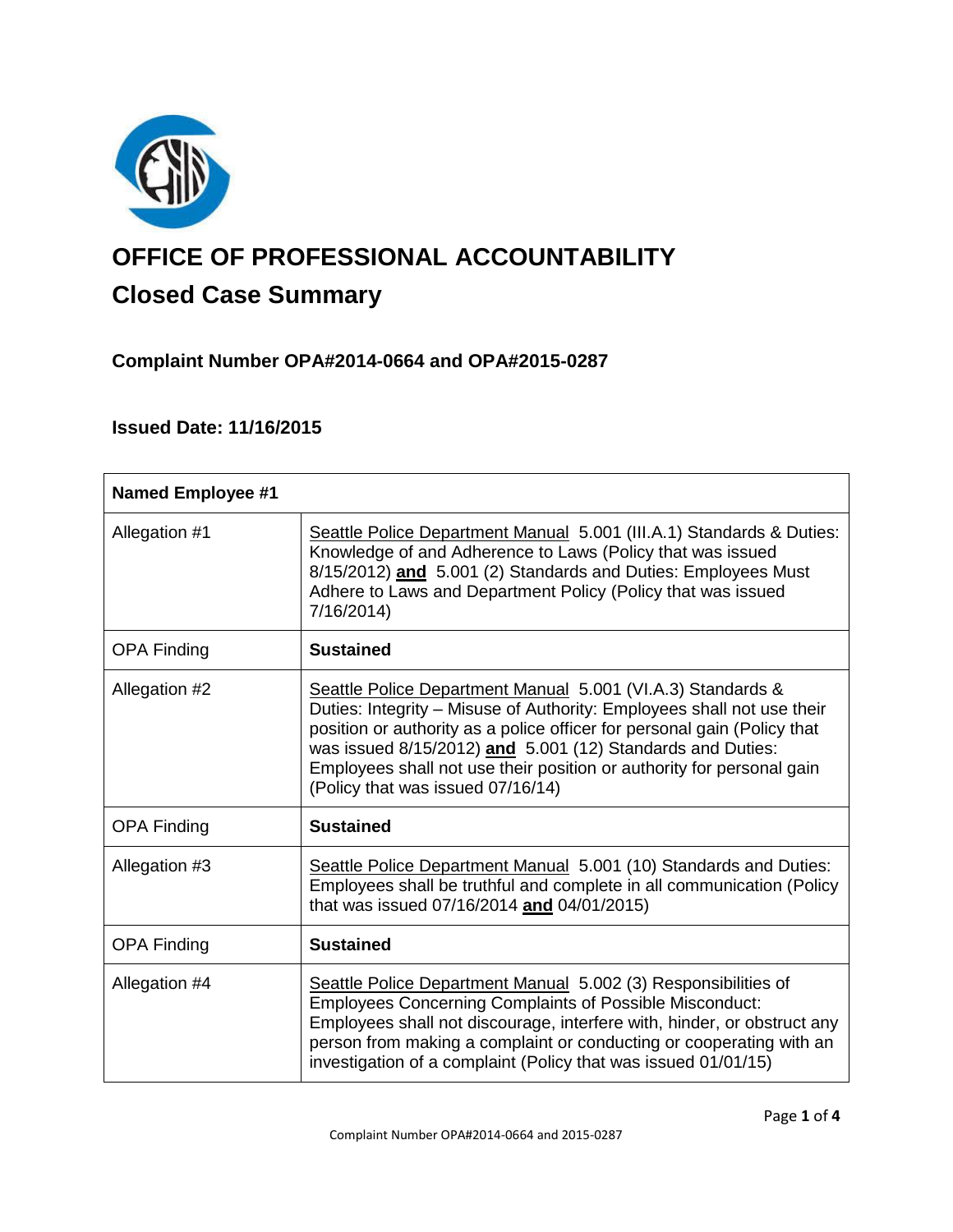| OPA Finding             | <b>Sustained</b>                   |
|-------------------------|------------------------------------|
| <b>Final Discipline</b> | Resignation in lieu of termination |

| <b>Named Employee #2</b> |                                                                                                                                                                                                                                                                                                                                                                                               |
|--------------------------|-----------------------------------------------------------------------------------------------------------------------------------------------------------------------------------------------------------------------------------------------------------------------------------------------------------------------------------------------------------------------------------------------|
| Allegation #1            | Seattle Police Department Manual 5.001 (III.A.1) Standards & Duties:<br>Knowledge of and Adherence to Laws (Policy that was issued<br>8/15/2012) and 5.001 (2) Standards and Duties: Employees Must<br>Adhere to Laws and Department Policy (Policy that was issued<br>7/16/2014)                                                                                                             |
| <b>OPA Finding</b>       | <b>Not Sustained (Inconclusive)</b>                                                                                                                                                                                                                                                                                                                                                           |
| Allegation #2            | Seattle Police Department Manual 5.001 (VI.A.3) Standards &<br>Duties: Integrity – Misuse of Authority: Employees shall not use their<br>position or authority as a police officer for personal gain (Policy that<br>was issued 8/15/2012) and 5.001 (12) Standards and Duties:<br>Employees shall not use their position or authority for personal gain<br>(Policy that was issued 07/16/14) |
| <b>OPA Finding</b>       | <b>Not Sustained (Inconclusive)</b>                                                                                                                                                                                                                                                                                                                                                           |
| <b>Final Discipline</b>  | N/A                                                                                                                                                                                                                                                                                                                                                                                           |

# **INCIDENT SYNOPSIS**

Named employee #1 was assigned to a specialty unit as a supervisor. Named employee #2 left employment with the Seattle Police Department (SPD) during the investigation.

# **COMPLAINT**

This closed case summary covers two separate OPA investigations.

In the first instance, an anonymous complainant alleged that the named employee took a piece of equipment assigned to the Unit to his personal residence.

In the second instance, the complainant, a supervisor within the Department, alleged that the named employee took various items of SPD property purchased for the Unit and used the property for his personal use, or at a minimum, deprived SPD of its use.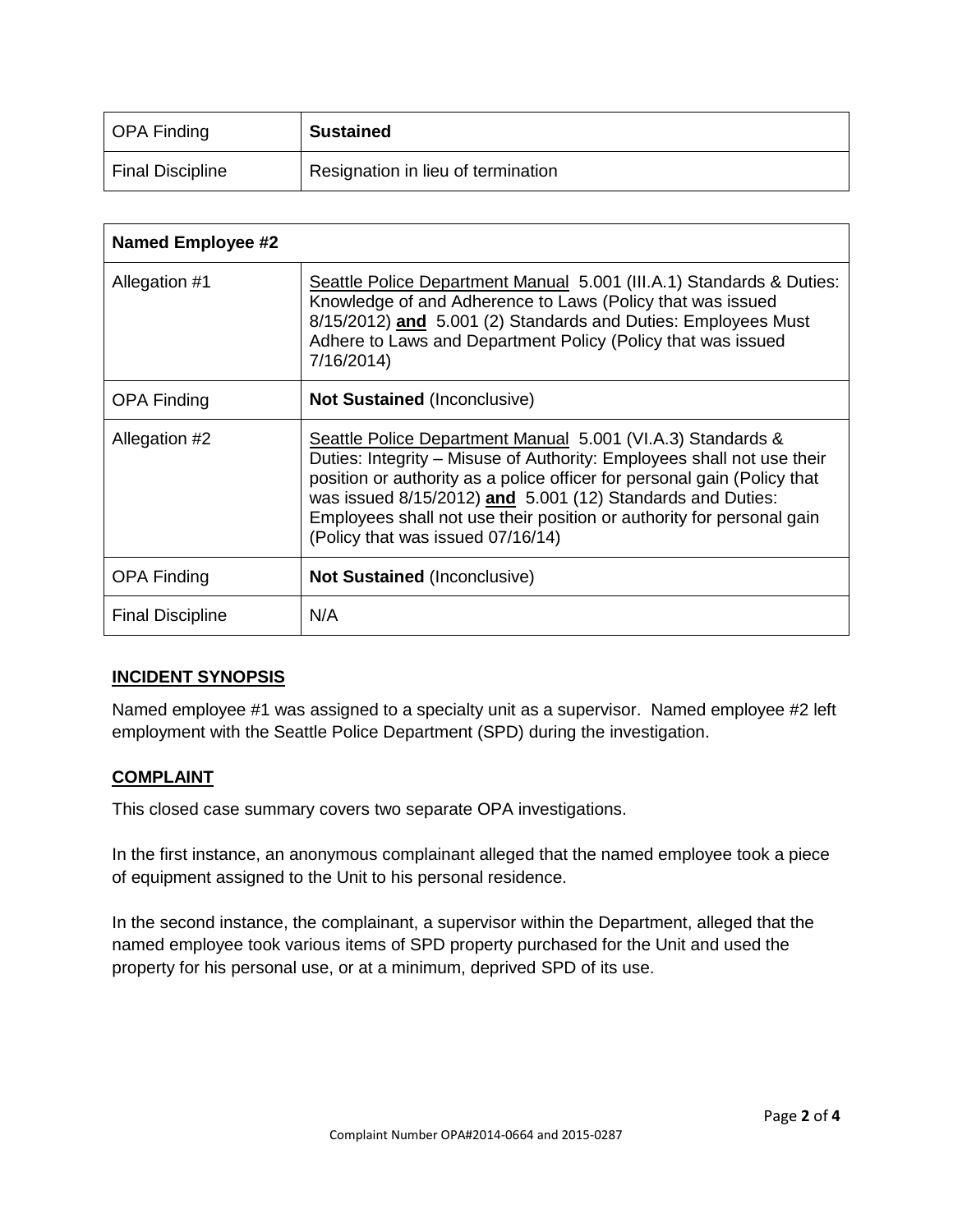# **INVESTIGATION**

The OPA investigation included the following actions:

- 1. Review of the complaint memos
- 2. Search for and review of all relevant records and other evidence
- 3. Interviews of SPD employees

# **ANALYSIS AND CONCLUSION**

The evidence showed that named employee #1 removed several items of Department property from the Unit and took them to his personal residence. Additionally, named employee #1 arranged for SPD employees, who reported to him, to conduct personal tasks for the named employee that were not related to SPD business and benefited the named employee. The tasks were completed using SPD facilities and equipment while the subordinate employees were on duty and being paid by SPD. Named employee #1 admitted to taking these actions and not seeking approval from his chain of command. During the OPA investigation, named employee #1 made numerous dishonest statements. In addition, named employee #1 violated the order not to discuss the OPA investigation with other witnesses or potential witnesses. Named employee #1 admitted to contacting or attempting to contact other witnesses to discuss details of the investigation, interfering with the investigation in violation of Department policy.

Named employee #2 did not respond to OPA's attempts to interview her regarding this complaint and has since retired.

# **FINDINGS**

#### **Named Employee #1**

Allegation #1

The evidence showed that named employee #1 did not follow department policy. Therefore a **Sustained** finding was issued for *Employees Must Adhere to Laws and Department Policy.*

#### Allegation #2

The evidence showed that named employee #1 used his position for personal gain. Therefore a **Sustained** finding was issued for *Employees shall not use their position or authority for personal gain.*

# Allegation #3

The evidence showed that named employee #1 was not truthful and complete in all communications. Therefore a **Sustained** finding was issued for *Employee Shall Be Truthful and Complete in All Communications.*